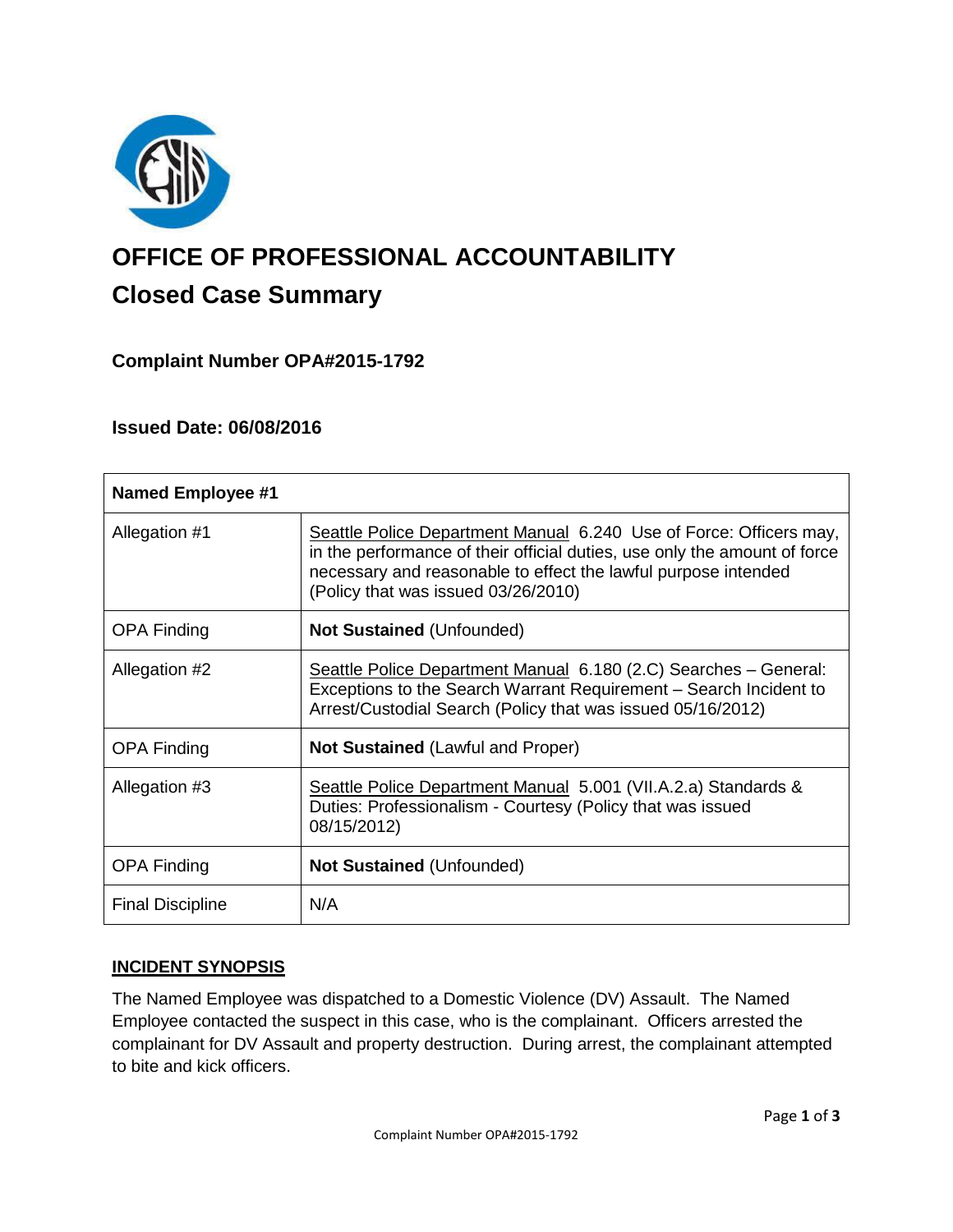#### **COMPLAINT**

The complainant alleged that the Named Employee used excessive force by bending her arm back, slamming her head against the wall, and applying her handcuffs too tight. It is further alleged that the Named Employee touched her inappropriately during a pat down. This is alleged to have occurred in September 2013.

## **INVESTIGATION**

The OPA investigation included the following actions:

- 1. Review of the complaint voicemail
- 2. Interview of complainant
- 3. Search for and review of all relevant records and other evidence
- 4. Review of In-Car Video (ICV)
- 5. Interview of SPD employees

## **ANALYSIS AND CONCLUSION**

The preponderance of the evidence from the OPA investigation supports the conclusion that the Named Employee did not bend the complainant's arm back and hurt her, slam the complainant's head into a wall or put the handcuffs on too tight. The only force used by the Named Employee was *de minimis* and not-reportable. The policy says, "suspects will not be searched by officers of the opposite gender unless there is a reasonable likelihood that the suspect possess a weapon or other object capable of causing injury or which could facilitate escape." The Named Employee clearly articulated during his OPA interview why he considered it unreasonable to either wait for a female officer to conduct the pat-down search (he estimated a 30 to 40 minutes wait time) or transport the complainant to the precinct without searching her for weapons. The preponderance of the evidence supports the conclusion that it would have been unsafe and/or unreasonable to delay the search of the complainant until a female officer could respond to the scene or, in the alternative, transport the complainant to the precinct without searching her. The allegation was that the Named Employee inappropriately and without necessity used his hand to touch the complainant's crotch during his pat-down search for weapons. While the evidence clearly shows the Named Employee did perform a hand search for weapons of the outside of the complainant's clothing, other than the complainant's allegation, there is no evidence to support this allegation. None of the other officers present recalled seeing or hearing anything that would indicate this happened. In addition, the Named Employee denies touching the complainant in that area of her body.